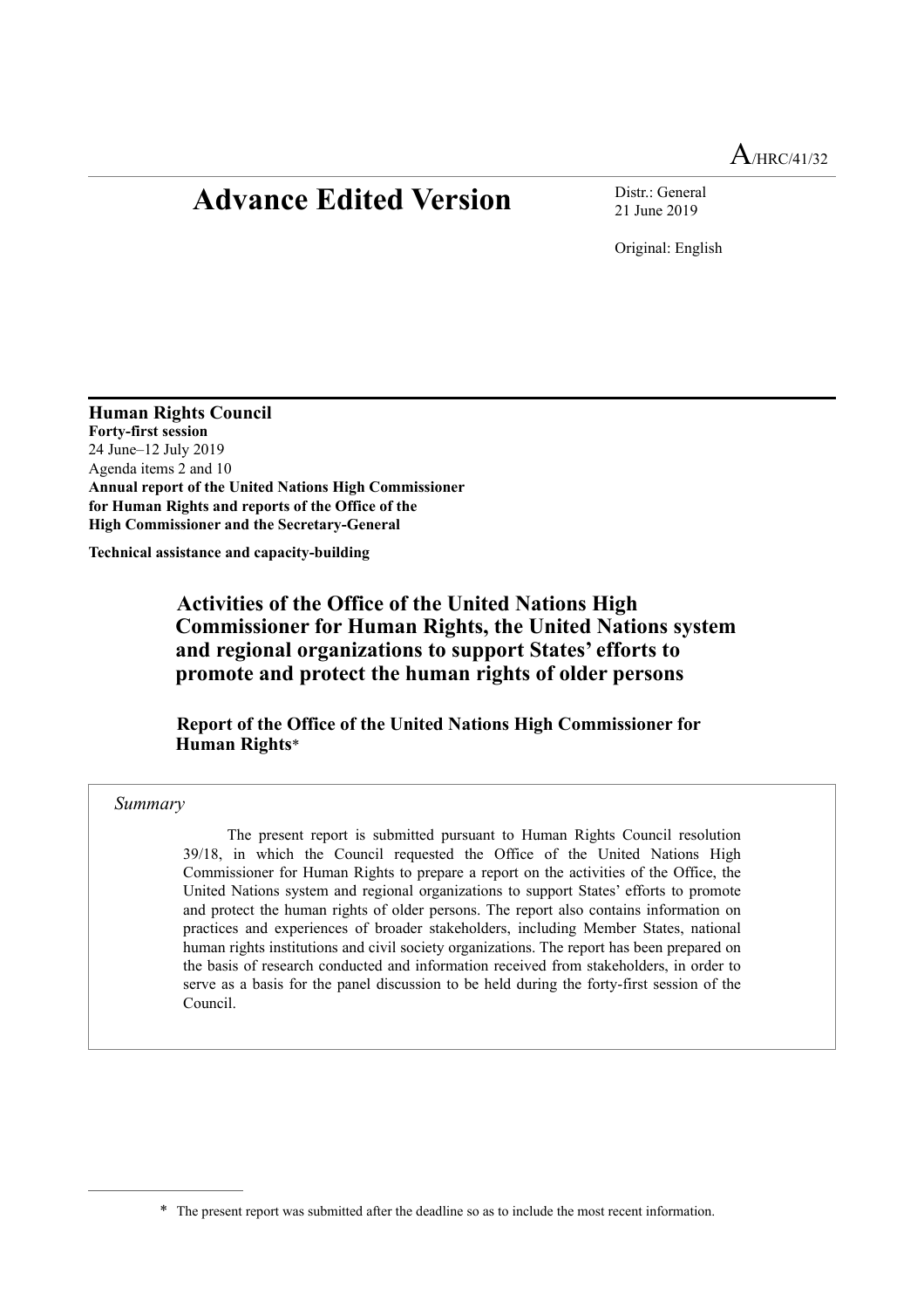# **I. Introduction**

1. The present report is submitted pursuant to Human Rights Council resolution 39/18, in which the Council requested the Office of the United Nations High Commissioner for Human Rights (OHCHR) to prepare a report on the activities of the Office, the United Nations system and regional organizations to support States' efforts to promote and protect the human rights of older persons and address implementation gaps in national legislation, policies and programmes, including, where applicable, those relating to the Sustainable Development Goals, income security, the promotion of active and healthy ageing, the use of assistive technology, access to information and lifelong learning and combating all forms of discrimination against older persons, paying particular attention to older women and supporting the full integration of older persons in society and access to care, health and support services for older persons in their communities.

2. The present report will serve as a basis for the discussions during the annual thematic panel discussion on technical cooperation, at the Council's forty-first session, which will focus on enhancing technical cooperation and capacity-building as regards the human rights of older persons. In preparing the present report, OHCHR gathered information on different experiences, challenges and lessons learned. OHCHR is grateful for the inputs received from all stakeholders, including Member States, United Nations system entities, national human rights institutions and civil society organizations, in the preparation of the report.

# **II. Normative and operational framework**

<span id="page-1-1"></span>3. Rapid population ageing is one of the greatest challenges of the world today. According to the most recent estimates by the United Nations,in 2018, for the first time in [1](#page-1-0) history, there were more people aged 65 or over than children under 5 years of age worldwide. Between 2019 and 2050, the number of people aged 65 or over is projected to more than double worldwide. The number of people aged 80 or over will grow even faster and is projected to triple, from 143 million in 2019 to 426 million in 2050.

4. That ongoing demographic transformation means that there is an urgent need to ensure that older persons, who comprise an increasingly large part of the population of our societies, can fully participate in all spheres of social life. Older persons are all too often subjected to discrimination, neglect, exclusion and other violations of human rights, and the international community has not paid sufficient attention to those obstacles, which hinder older persons' full enjoyment of their human rights. Older persons' participation in social and economic life may also be at risk because of prevailing negative images of the aged. Despite those realities, the visibility of issues related to older persons in the field of human rights is still very low. Many of the specific claims of older persons are simply not mentioned in international human rights instruments. National standards are often weak or completely absent with regard to age discrimination, an adequate standard of living, support for autonomy, participation in decision-making and freedom from violence, abuse and neglect.

5. Currently, there is no international instrument dedicated to the protection of the human rights of older persons. Neither the Universal Declaration of Human Rights, nor the International Covenant on Economic, Social and Cultural Rights, nor the International Covenant on Civil and Political Rights, which together constitute the International Bill of Human Rights, mention older persons or discrimination on the basis of age. References to old age as a basis for discrimination are found in specific contexts under the International Convention on the Protection of the Rights of All Migrant Workers and Members of Their Families (art. 7), the Convention on the Rights of Persons with Disabilities (art. 13, para. 1, on access to justice; art. 16, para. 2, on freedom from exploitation, violence and abuse; art. 25 (b) on health; and art. 28, para. 2 (b), on an adequate standard of living and social

<span id="page-1-0"></span><sup>&</sup>lt;sup>[1](#page-1-1)</sup> *World Population Prospects 2019: Highlights* (United Nations publication, Sales No. E.19.XIII.4).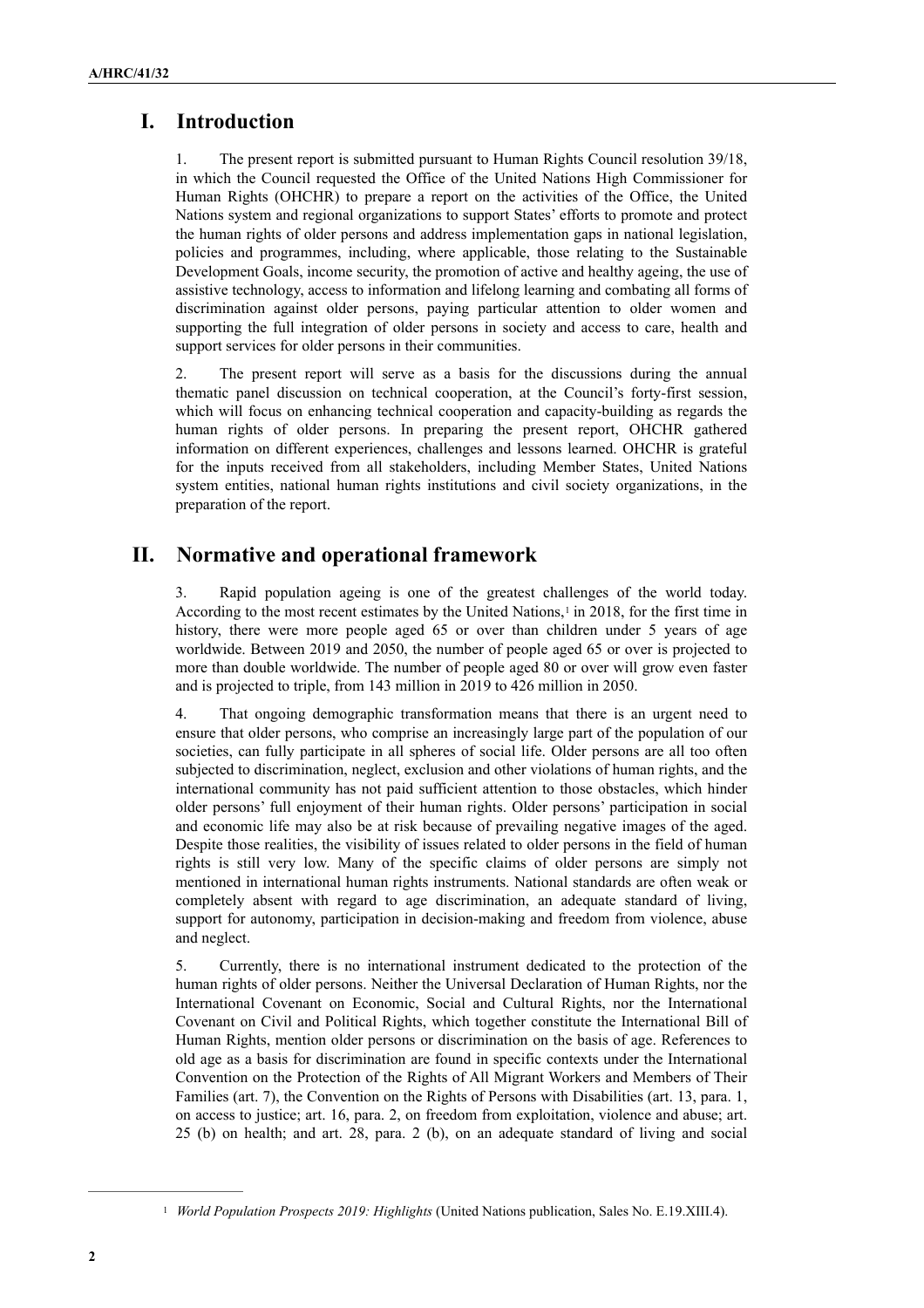protection) and the Convention on the Elimination of All Forms of Discrimination against Women (art. 11, para. 1 (e), on the right to social security).

6. In the absence of a well-established international protection regime, the treaty bodies have issued interpretations and guidance for the application of their respective treaties with regard to older persons, including general comment No. 6 (1995) on the economic, social and cultural rights of older persons of the Committee on Economic, Social and Cultural Rights (E/1996/22, annex IV) and general recommendation No. 27 (2010) on older women and the protection of their human rights of the Committee on the Elimination of Discrimination against Women (CEDAW/C/GC/27). The Committee on Economic, Social and Cultural Rights also considered the rights of older persons in its general comment No. 19 (2007) on the right to social security  $(E/C.12/GC/19)$  and general comment No. 20 (2009) on non-discrimination in economic, social and cultural rights (E/C. 12/GC/20).

7. The mandate of the Independent Expert on the enjoyment of all human rights by older persons was established by the Council in September 2013, and the mandate holder, Rosa Kornfeld-Matte, was appointed in May 2014. Since her appointment, the Independent Expert has been assessing the implementation of existing international instruments concerning older persons and of the Madrid International Plan of Action on Ageing while identifying best practices and gaps. As part of her assessment, she has been paying particular attention to specific groups: older women, persons with disabilities, persons of African descent, individuals belonging to indigenous peoples, persons belonging to national or ethnic, religious and linguistic minorities, rural persons, persons living on the streets and refugees. Her country visit reports and the recommendations contained therein include a focus on capacity-building and technical cooperation. Other thematic special procedures mandate holders have also focused on relevant dimensions of the human rights of older persons in their activities, including the independent expert on the question of human rights and extreme poverty in her report on the social protection of older persons (A/HRC/14/31) and the Special Rapporteur on the right of everyone to the enjoyment of the highest attainable standard of physical and mental health in his thematic study on the realization of the right to health of older persons (A/HRC/18/37).

8. Progress has been made at the regional level, with the adoption of two legally binding regional instruments: the Inter-American Convention on Protecting the Human Rights of Older Persons, which was adopted in 2015 and entered into force in January 2017, and the Protocol to the African Charter on Human and Peoples' Rights on the Rights of Older Persons in Africa, which was adopted in 2016 but is not yet in force, pending ratifications. Those regional instruments provide guidance on developing policies and legislation to address the challenges faced by older persons in the exercise of their human rights, including useful tools in that regard. For example, the Inter-American Convention provides a normative framework that will help to remove the stigma around older persons, promote more positive images of ageing and create greater awareness of their positive contributions to society. The Convention also stipulates specific measures that should be taken to regulate areas related to healthy ageing, such as the protection of the older population's right to have information related to treatments and palliative care and the right to be protected against discrimination and abuse.

9. At the global policy level, the Madrid International Plan of Action on Ageing, adopted at the Second World Assembly on Ageing in 2002, represents a major international commitment made by Member States under the framework of the United Nations in order to respond to the opportunities and challenges of population ageing in the twenty-first century. The Plan calls for all-inclusive and simultaneous action to achieve a society for all ages, with a focus on three priority areas: older persons and development, advancing health and well-being into old age and ensuring enabling and supportive environments. The Plan also calls for the mainstreaming of issues relating to ageing and older persons into development agendas and highlights the need for enhanced international and technical cooperation in its implementation. While the Plan is a development-focused document, it reflects key human rights principles and contains several useful references to the human rights of older persons. In her 2016 report (A/HRC/33/44), the Independent Expert on the enjoyment of all human rights by older persons concluded that the implementation of the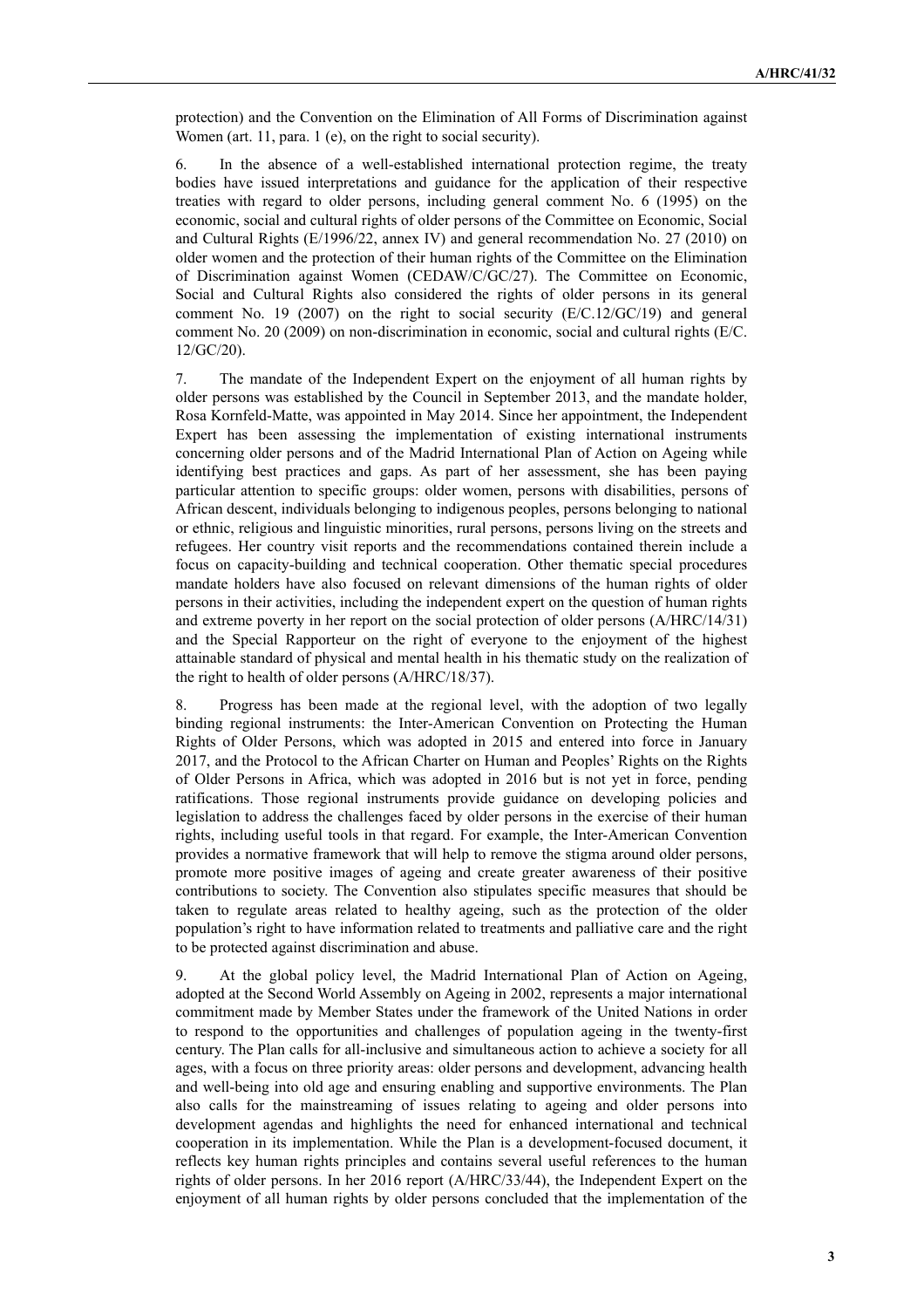Plan was not sufficient to ensure the full enjoyment by older persons of their human rights, as it had not been designed to comprehensively address existing protection gaps. She nevertheless welcomed the trend towards mainstreaming ageing into legal, policy, social and economic development frameworks, as well as the progress made in increasing awareness of the situation of older persons and fostering the greater participation of older persons at various levels. She further highlighted the need for South-South cooperation and the sharing of good practices at the regional level to guide implementation at the national level, taking into account regional specificities.

10. In 2010, in its resolution 65/182, the General Assembly established the Open-ended Working Group on Ageing for the purpose of strengthening the protection of the human rights of older persons. The Working Group is mandated to assess the existing international framework of the human rights of older persons and identify possible gaps and how best to address them, including by considering, as appropriate, the feasibility of further instruments and measures. In 2012, in its resolution 67/139, the Assembly decided that the Working Group, as part of its mandate, would consider proposals for an international legal instrument to promote and protect the rights and dignity of older persons, and requested the Working Group to present to it, at the earliest possible date, a proposal containing the main elements that should be included in an international legal instrument to promote and protect the rights and dignity of older persons, which were not addressed sufficiently by existing mechanisms and therefore required further international protection.

11. In recent years, the Working Group has made steady progress, moving into more thematic discussions to identify specific gaps. At its tenth working session, held in April 2019, the Working Group focused on the themes of education, training, lifelong learning and capacity-building and social protection and social security. National human rights institutions have been directly participating in the work of the Working Group since 2017 and increasingly playing an important role in monitoring and providing advice and support for the integration of older persons into the overall human rights protection efforts at the national level and for the sharing of experiences at the regional and global levels through the Global Alliance of National Human Rights Institutions and its regional networks.

12. The 2030 Agenda for Sustainable Development, adopted in 2015, with its central commitment to leave no one behind, is a transformative development agenda firmly grounded in human rights that offers a comprehensive and integrated vision for sustainable development. The United Nations system is guided by that vision, and supports the implementation of the 2030 Agenda by Member States and all stakeholders through its operational activities to strengthen national capacity. The Sustainable Development Goals represent an important step forward as they contain several Goals that address the rights of older persons, in particular those related to ending poverty, ensuring healthy lives, reducing inequalities and making human settlements inclusive and sustainable (Goals 1, 3, 10 and 11, respectively). Specific references to older persons and age are included in targets related to nutrition, resource use, health care, accessibility, safety and the age-specific collection and analysis of data. The challenge remains to fully integrate the rights of older persons into the implementation of the Goals, including through the voluntary national review process.

<span id="page-3-1"></span>13. At present, there is no comprehensive guidance available in the United Nations system on systematically integrating the human rights of older persons into operational activities, including in the current guidance for the preparation of the United Nations Sustainable Development Cooperation Framework (formerly referred to as the United Nations Development Assistance Framework). Both the United Nations system shared framework for action on equality and non-discrimination, adopted by the United Nations SystemChief Executives Board for Coordination in [2](#page-3-0)017,<sup>2</sup> and the recent interim draft operational guide for United Nations country teams on leaving no one behind, issued by the United Nations Sustainable Development Group in March 2019, include a recommendation for country-level action to implement initiatives aimed at combating all forms of age

<span id="page-3-0"></span><sup>&</sup>lt;sup>[2](#page-3-1)</sup> See United Nations System Chief Executives Board for Coordination, *Leaving No One Behind*: *Equality and Non-Discrimination at the Heart of Sustainable Development: A Shared United Nations Framework for Action* (United Nations, New York, 2017).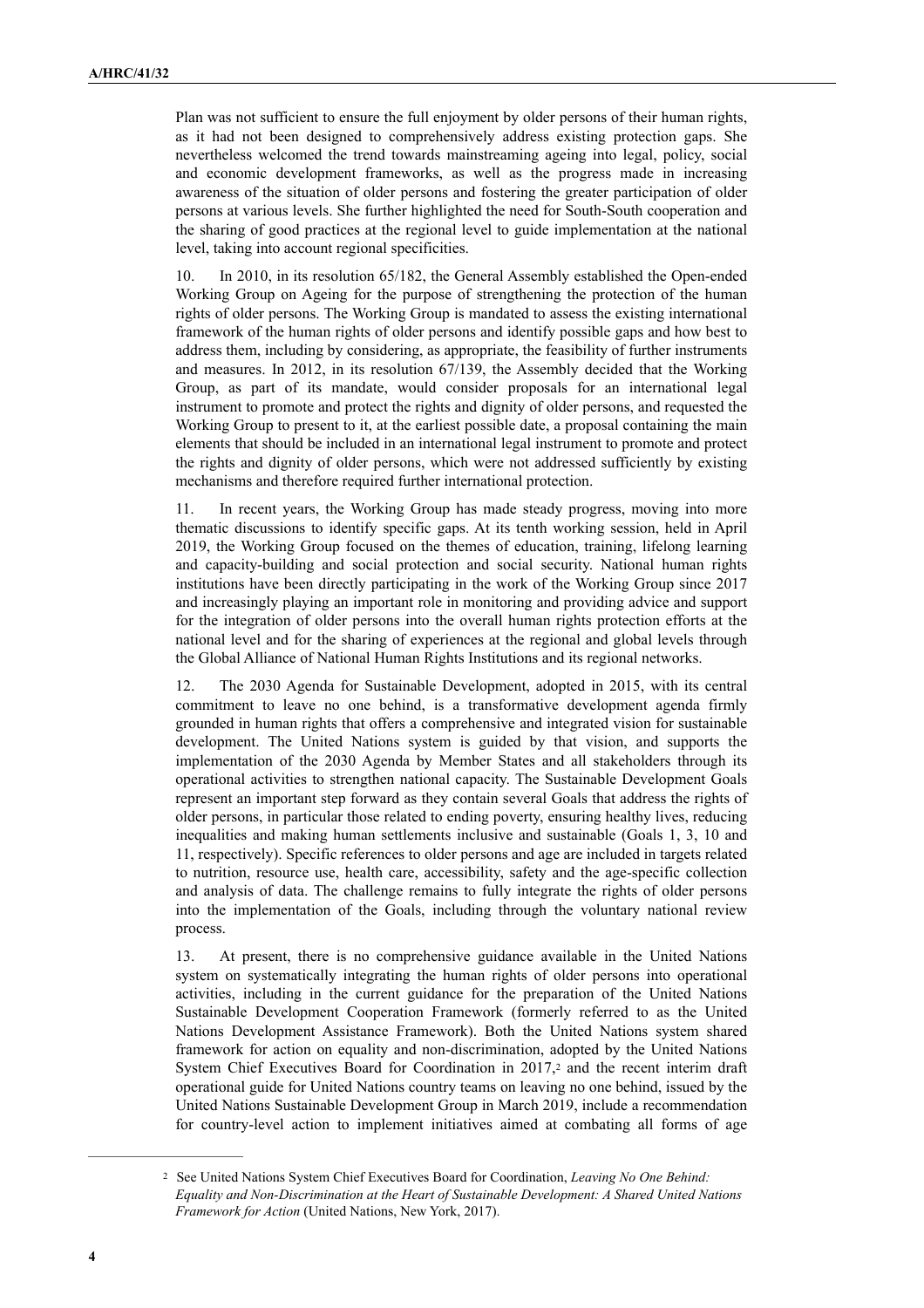discrimination against older persons in employment, promoting youth employment and the socioeconomic inclusion of persons of all ages and addressing the vulnerability of young people to higher unemployment and lower quality of jobs and to longer and more insecure school-to-work transitions. A sample survey of existing United Nations Development Assistance Frameworks indicates that older persons are often included among the vulnerable groups in the common country assessments. In several Frameworks, collaboration with the United Nations in the areas of social protection and care for older persons was identified as a priority.

# **III. Experiences and practices in technical cooperation and capacity-building in support of State efforts to promote and protect the human rights of older persons**

14. In this section, examples are provided of technical cooperation and capacitybuilding activities by United Nations system entities in support of State efforts to promote and protect the human rights of older persons. A few relevant initiatives by Member States, national human rights institutions and civil society organizations are also highlighted, many of which were undertaken in coordination with United Nations entities.

#### **A. Support for policy and legal frameworks**

15. In order to support Member States' commitment to realizing the human rights of older persons, entities of the United Nations system provided policy and technical advice and facilitated the exchange of experiences in the development of national policies and strategies, legal reform and the implementation of relevant programmes, including those related to the Sustainable Development Goals.

16. The Working Group on Ageing, a subsidiary body of the Economic Commission for Europe (ECE), adopted its programme of work for 2018–2022, which is aligned with the 2030 Agenda and responds to the main goals of the 2017 Lisbon Ministerial Declaration, in which States members of ECE reaffirmed their commitment to fulfilling the Regional Implementation Strategy of the Madrid International Plan of Action on Ageing. The realization of the Plan of Action and its Regional Implementation Strategy contributes to the implementation of the 2030 Agenda, in particular Goals 1, 3, 4, 5, 8 and 10, in which the connections between the Goals and the priority policy goals agreed upon in the Lisbon Ministerial Declaration are the strongest. The programme of work includes activities in four main areas: (a) organizing policy seminars and in-depth discussions; (b) preparing policy briefs with examples of good practices; (c) capacity-building on ageing-related issues; and (d) monitoring the implementation of the Plan of Action and its Regional Implementation Strategy and strengthening the evidence base for policymaking.

17. The Working Group is making efforts to develop capacity through its project on road maps for mainstreaming ageing. The aim of the project is to provide guidance to individual ECE member States on how to formulate ageing-related policies in response to the Plan of Action and its Regional Implementation Strategy. If programme funding permits, field missions and other activities related to the evaluation and monitoring of road map implementation may be conducted in the Republic of Moldova and Georgia, two countries for which road maps were developed in 2012 and 2015. Similarly, a peer assessment may be conducted of recently developed national policies and strategies on ageing based on the Active Ageing Index. The secretariat of ECE, with the support of the Working Group, is currently working on developing new road maps for Belarus and Kazakhstan. In order to ensure synergy with the 2030 Agenda, future road maps for mainstreaming ageing will be designed to align with the national implementation of the Goals. Furthermore, the Working Group, in cooperation with experts from academia and civil society organizations, will develop more comprehensive guidance for mainstreaming ageing into all relevant policy areas, to be published in 2020. The recommendations will build upon the expertise acquired through the road map project and will be designed to integrate the objectives of the 2030 Agenda and its Goals.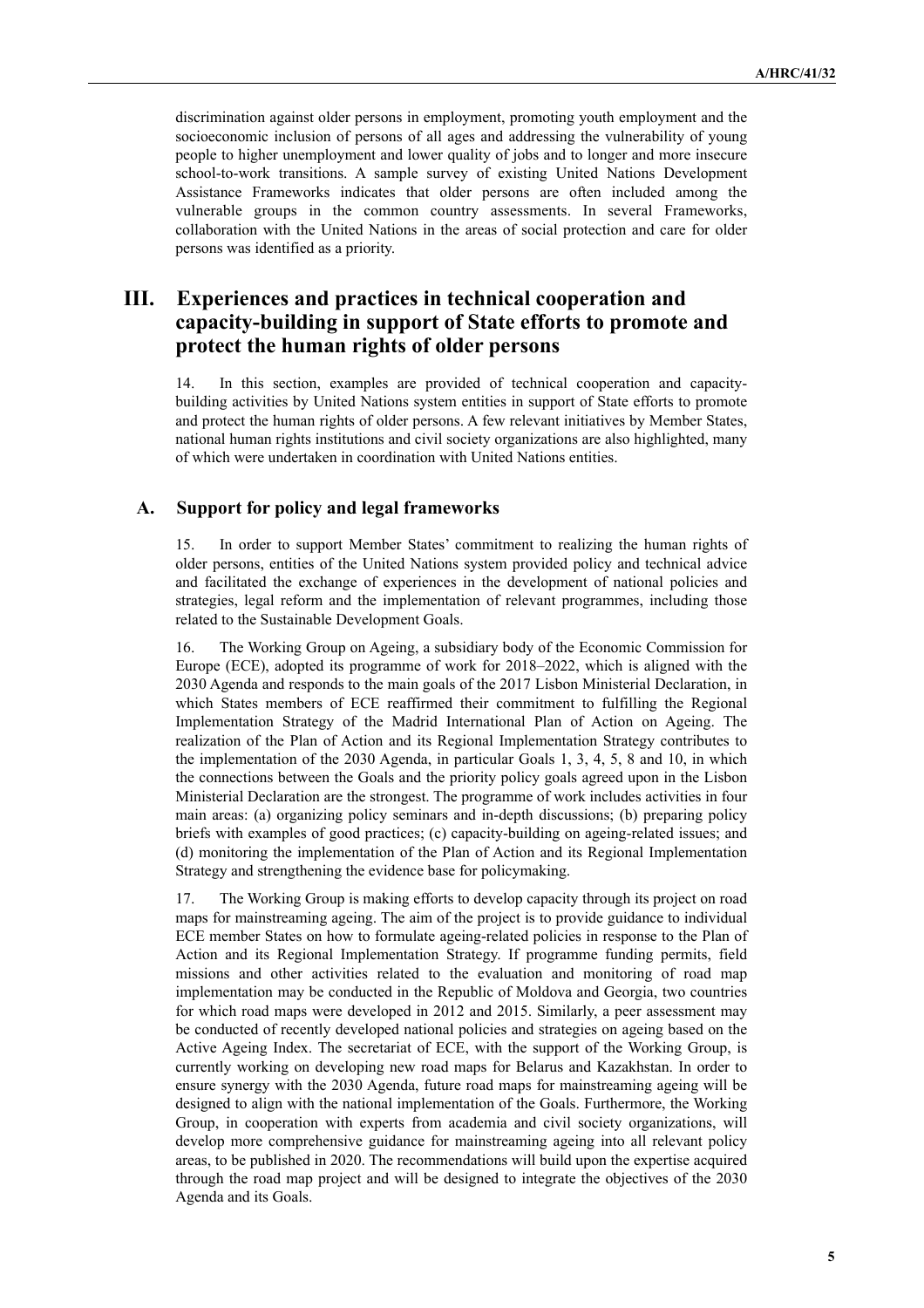18. In 2017, the Economic Commission for Latin America and the Caribbean (ECLAC) convened the Fourth Regional Intergovernmental Conference on Ageing and the Rights of Older Persons in Latin America and the Caribbean, which resulted in the adoption of the Asunción Declaration "Building inclusive societies: ageing with dignity and rights". During the Conference, the participating Governments reaffirmed their commitment to promoting, protecting and respecting the human rights, dignity and fundamental freedoms of all older persons and requested ECLAC to strengthen its activities relating to ageing and older persons' rights in order to help Governments in the region to adopt measures that ensure the full exercise of all human rights and fundamental freedoms and the dignity of older persons, with the participation of civil society. ECLAC also held expert meetings in Costa Rica in 2018 and in Uruguay in 2019 on ageing and the human rights of older persons within the framework of the 2030 Agenda, during which a series of recommendations were proposed on how to incorporate issues related to older persons into the implementation of the 2030 Agenda from the perspective of equality and human rights. At the country level, ECLAC reported that it provided technical support to Brazil, Costa Rica, Mexico, Peru and Uruguay for legal reform, the ratification of, and development of a monitoring framework for, the Inter-American Convention on Protecting the Human Rights of Older Persons, and building capacity within civil society.

19. From 2015 to 2018, the Department of Economic and Social Affairs, in cooperation with the Economic Commission for Africa, implemented a project under the United Nations Development Account to strengthen the capacity of three countries in sub-Saharan Africa (Kenya, Malawi and Uganda) to produce and analyse statistical information on older persons for evidence-based policies on ageing and to apply empirical data to formulate, review and adjust national policies on ageing in consultation with civil society and other stakeholders. The project is part of a larger initiative of the Department of Economic and Social Affairs that aims to assist countries in collecting and analysing data on older persons in order to more accurately monitor the changing situation of older persons during the implementation phase of the 2030 Agenda. In February 2019, the Department of Economic and Social Affairs organized an expert group meeting on the theme "Measuring population ageing: bridging research and policy" in Bangkok, in collaboration with the Economic and Social Commission for Asia and the Pacific (ESCAP). The objectives of the meeting were to discuss key questions relating to the measurement of population ageing, including traditional and new concepts and methods of measurement, and to assess the scope and limitations thereof in terms of supporting national policy design and implementation and the regional and global review of progress made in the achievement of internationally agreed development goals related to population ageing. Experts from governmental and international organizations, research institutions and civil society organizations discussed the applicability of various measures of ageing in different contexts and their potential for changing the image of ageing in societies.

20. The Statistical Commission, at its forty-ninth session, held in March 2018, established the Titchfield Group on ageing-related statistics and age-disaggregated data with the aim of identifying gaps and establishing international standards and methods for the compilation of statistics and data on the major dimensions of ageing and agedisaggregated data across the life cycle. The work of the Titchfield Group will be carried out in collaboration with United Nations bodies and other organizations concerned with various aspects of ageing-related and age-disaggregated statistics. The overall objective of the Titchfield Group is to develop standardized tools and methods for producing both data disaggregated by age and ageing-related data, and to encourage countries to do so, by playing a leading role in the dissemination of good practices across the world and by facilitating collaboration among national statistics organizations. The Titchfield Group will also address issues relating to data on ageing and deficits in the data.

21. In 2018, the World Health Organization (WHO) provided technical support for the development of national strategies on ageing in Nepal, the Russian Federation, Tajikistan and Turkey. In 2019, WHO organized a workshop to review the status of implementation of the WHO European and global strategies on ageing and health, during which policy innovations and best practices were identified, drawing from country experiences across the European region. In the Americas, from 2017 to 2019, WHO provided technical support for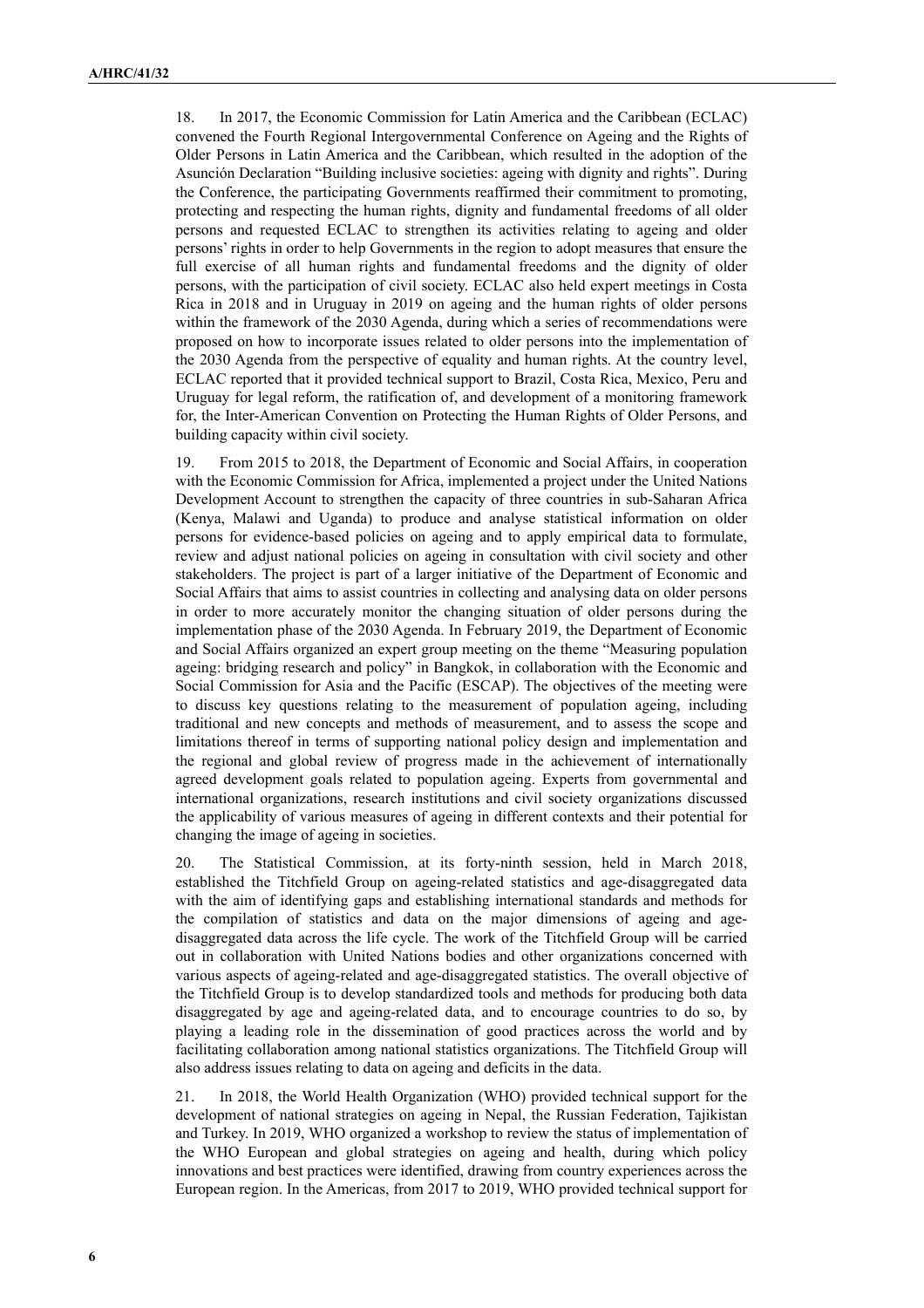the development, adoption and ratification of the Inter-American Convention on Protecting the Human Rights of Older Persons.

# **B. Autonomy and independence**

22. The ability to make one's own decisions and to have control over one's life is central to human dignity. For many older persons, however, the autonomy and independence they enjoyed earlier in their lives is denied in older age, often because of a belief that older persons can no longer make their own decisions or that their decisions should be disregarded. Ensuring that older persons are in a position to lead autonomous lives to the greatest extent possible – irrespective of their physical, mental and other conditions – requires a radical change in the way in which society perceives ageing. The right to enjoy and exercise legal capacity is a key element of autonomy and independence that allows older persons, when they are unable to look after their own interests, to have supported decision-making arrangements. Effective safeguards and access to effective complaints mechanisms and appropriate remedies are essential in cases in which an older person's right to autonomy and independence, including the right to legal capacity, has been violated.

23. While autonomy and independence are relatively new legal concepts, normative guidance can be drawn from a number of binding and non-binding international instruments, including the Inter-American Convention on Protecting the Human Rights of Older Persons, the Convention on the Rights of Persons with Disabilities and the United Nations Principles for Older Persons. In April 2018, the OHCHR Regional Office for Europe and AGE Platform Europe organized a multi-stakeholder consultation to further develop a conceptual and practical understanding of autonomy and independence and to discuss long-term and palliative care. The outcome of the seminar was submitted to the Open-ended Working Group on Ageing so as to contribute to the thematic discussions on those topics at its ninth session, held in July 2018. In a policy brief on ageing, ECE highlighted possible strategies to safeguard and promote the independence of older persons, drawing from innovations and good practices from 25 member countries.[3](#page-6-0)

#### **C. Social security and social protection**

<span id="page-6-1"></span>24. The rights of older persons to social security and to an adequate standard of living to support their health and well-being are grounded in the main international human rights instruments. Specific references to social protection are made in the Universal Declaration of Human Rights (art. 25) and in the International Covenant on Economic, Social and Cultural Rights (arts. 9–11). The content of those rights is further specified in the normative body of standards developed by the International Labour Organization (ILO) that provides concrete guidance to countries on ways to give effect to the right of older persons to social security, from the provision of basic levels of social security to the full realization of that right. Among the standards developed to that effect, the most recent is the Social Protection Floors Recommendation, 2012 (No. 202), which provides an international reference framework setting out the range and levels of social security benefits that are necessary and adequate for ensuring income maintenance and income security, as well as access to health care, in old age. The extension of coverage to all older persons is an underlying objective of the standards, with the aim of achieving universal protection, as explicitly stated in Recommendation No. 202.

25. The 2030 Agenda, in particular target 1.3, calls for the implementation of national social protection systems for all, including floors, with special attention given to the poor and the vulnerable. An important social policy challenge facing ageing societies is to secure an adequate level of income for all people in old age without overstretching the capacities of younger generations. In view of the financing and sustainability challenge faced by social security systems in the context of demographic change, the State has a vital role to

<span id="page-6-0"></span><sup>&</sup>lt;sup>[3](#page-6-1)</sup> ECE, "Innovative social services and supportive measures for independent living in advanced age", Policy brief on ageing No. 20, November 2018.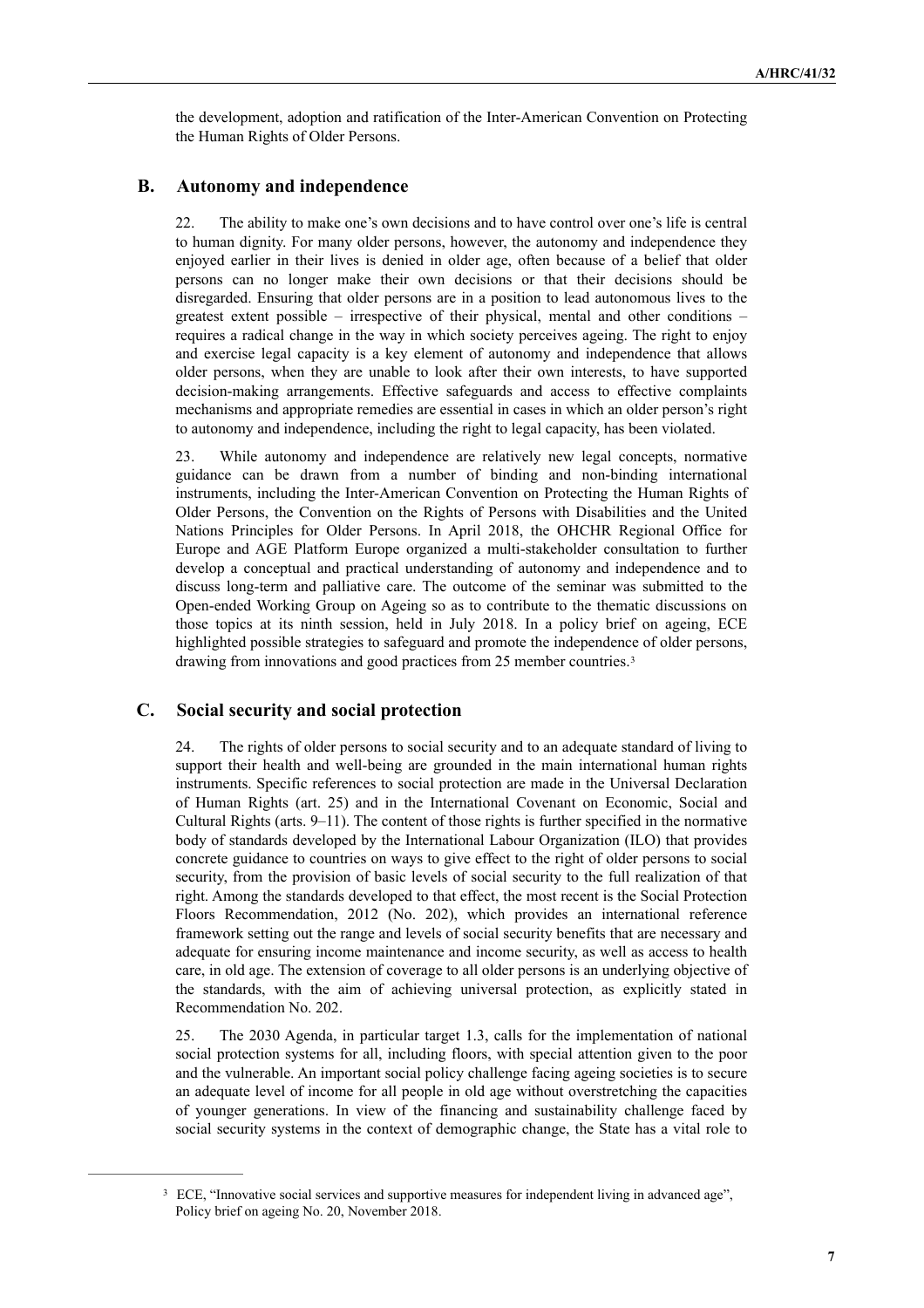play in forecasting the long-term balance between resources and expenditure in order to guarantee that institutions will meet their obligations towards older persons.

<span id="page-7-3"></span>26.According to recent ILO estimates,<sup>[4](#page-7-0)</sup> at the global level, 68 per cent of people above retirement age receive a pension, either contributory or non-contributory. While significant progress has been made in extending pension system coverage in developing countries, the right of older persons to social protection is not yet a reality for many. In most low-income countries, less than 20 per cent of older persons over the statutory retirement age receive a pension. In many developing countries, a large proportion of older persons still depend heavily on family support.

27. Most older women who have been working at home and in informal sectors throughout their lifetime are excluded from contributory social security and health insurance schemes, which are linked to formal employment (A/HRC/37/32, para. 36). The United Nations Entity for Gender Equality and the Empowerment of Women (UN-Women) issued a policy brief on gender-responsive pension systems, in which several recommendations were made on how pension systems can be transformed to reduce gender gaps and protect women's income security in old age.[5](#page-7-1)

<span id="page-7-4"></span>28. Through its social protection programme, ILO provides countries with assistance through legal advisory services, policy design, cost and financing assessments, actuarial analysis and institutional design to support the introduction or reform of social protection programmes, income security and health care. ILO support includes the implementation or revision of social protection programmes that are gender-sensitive and inclusive, aimed at the unemployed, older persons, persons with disabilities, new mothers, families with children and others, in line with ILO labour and social security standards. For example, ILO, together with other United Nations entities, has supported the Government of Mozambique in updating its basic social protection strategy, which is aimed at significantly expanding coverage for older persons, persons with disabilities and children by 2024. In line with those objectives, the Government has recently tripled the fiscal space allotted for social protection, which has allowed for a marked increase in the number of beneficiaries covered by the basic programmes, rising from 183,000 households in 2008 to 540,000 in 2017.

<span id="page-7-5"></span>29. On the occasion of the International Day of Older Persons on 1 October 2018, ILO published a series of resources to help ensure that ongoing and future pension reforms balance pension adequacy and financial sustainability. The toolkit, referred to as the pensionprimer, o provides key learning materials on policy options, benefit adequacy, statistics, country cases and pension system design, including the ILO social protection floors cost calculator.

#### **D. Promotion of active and healthy ageing**

30. WHO defines the concept of healthy ageing as the process of developing and maintaining the functional ability that enables well-being in older age. Functional ability is determined by the intrinsic capacity of individuals, the environments they inhabit and the interaction between them. Moreover, healthy ageing is a process that spans the entire life course and that can be relevant to all individuals, not just those who are currently free of disease. The "Global strategy and action plan on ageing and health 2016–2020: towards a world in which everyone can live a long and healthy life", adopted in May 2016 by the 194 member States of WHO in World Health Assembly resolution 69.3, provides a framework for action in that area and is supported by the evidence presented in the *World Report on Ageing and Health*. The strategy provides a vision and objectives for 14 years, from 2016

<span id="page-7-0"></span>See ILO, Social Protection Department, *Social Protection for Older Persons: Policy Trends and* [4](#page-7-3) *Statistics 2017–19*, Social protection policy paper 17 (Geneva, 2018).

<span id="page-7-1"></span>UN-Women, "Protecting women's income security in old age: toward gender-responsive pension [5](#page-7-4) systems", Policy brief No. 3, 2015.

<span id="page-7-2"></span><sup>&</sup>lt;sup>[6](#page-7-5)</sup> See www.social-protection.org/gimi/ShowWiki.action?id=63.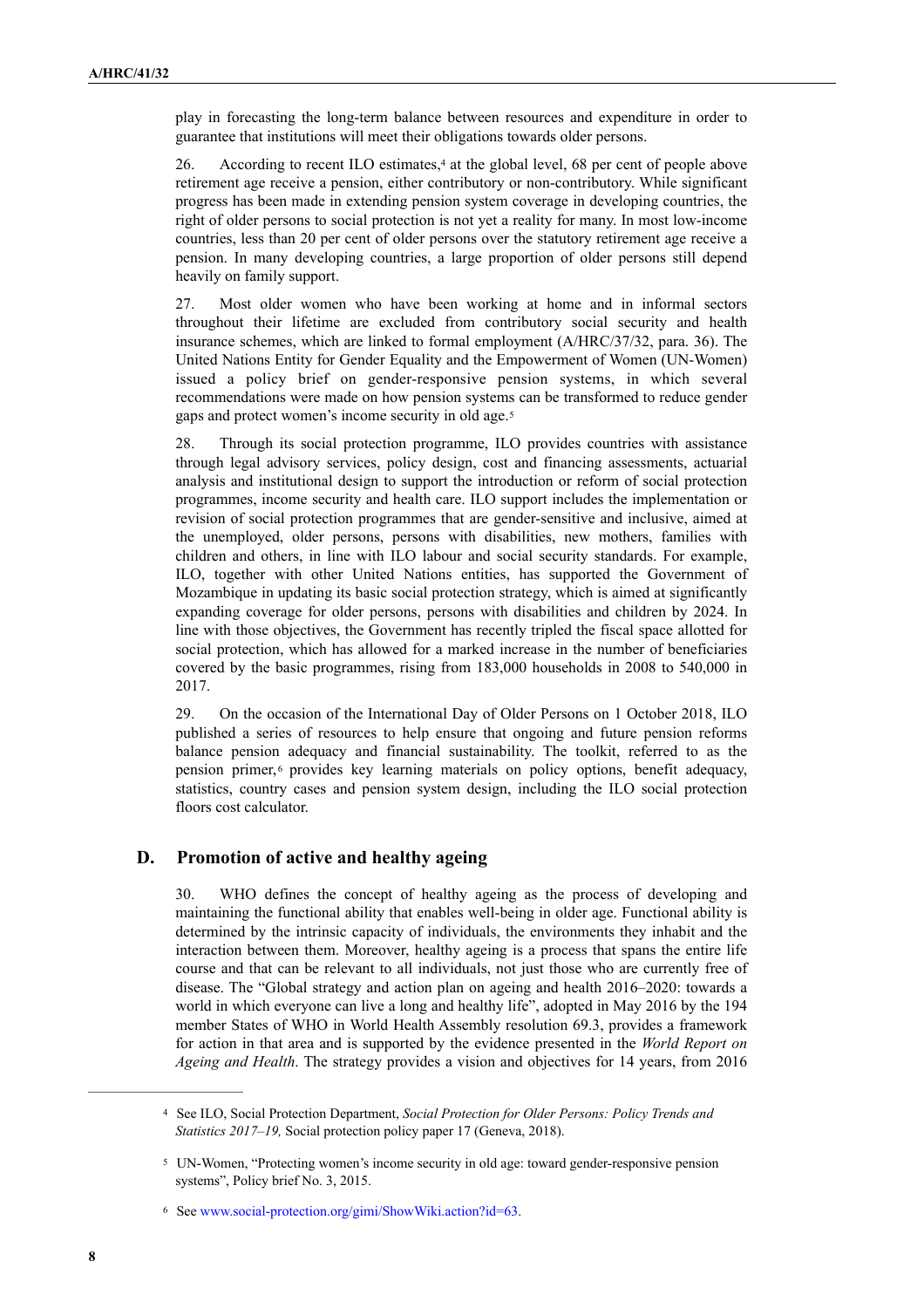to 2030, and an action plan for 2016 to 2020 to develop the evidence base and partnerships for the Decade of Healthy Ageing (2020–2030) (see document WHA69/2016/REC/1, resolution 69.3 and annex 1).

31. The enhancement of technical cooperation and the strengthening of capacity at the country level are highlighted in the strategy as key priorities for advancing work in the area of ageing. More recently, WHO regional and country offices, government agencies, civil society organizations and other stakeholders from 81 countries selected training and mentoring as a top priority for the next 10 years of action in the area of ageing, as reflected in their responses to a survey administered by WHO in late 2018. From 2017 to 2019, WHO enhanced technical cooperation and strengthened capacity by organizing and contributing to a series of capacity-building programmes and activities and by providing technical support at the country and regional levels. For example, in 2017, WHO provided technical support to Governments in sub-Saharan Africa for the development of national policies, programmes and action plans on healthy ageing that are aligned with global and regional frameworks, including the strategy and action plan. More recently, WHO developed the first online programme on healthy ageing, which is aimed at developing leaders and equipping them with the understanding and the competencies to engage meaningfully in the topic of healthy ageing and become the agents of change around the world to put the idea into practice.

32. The United Nations Population Fund (UNFPA) supported a South-South cooperation initiative between Bosnia and Herzegovina and North Macedonia to exchange experiences, lessons learned and good practices in addressing the health needs of older persons. UNFPA, in cooperation with the non-governmental organization Partnership for Public Health, established centres for healthy ageing in Bosnia and Herzegovina, including in Sarajevo, which work towards improving the quality of life of older persons, especially their mental health, and enabling them to be actively engaged in and to make valuable contributions to their community. The successful experience of Bosnia and Herzegovina was replicated in North Macedonia, with support from UNFPA, through the establishment of two centres for healthy ageing in the municipalities of Vinica and Čaška to serve the needs of older persons, including those who could not afford health care. A learning visit to the centres in Sarajevo was conducted in 2017, including participants at the ministerial level, to see first-hand the operation of the centres and good practices that could be transferred, as appropriate. Capacity-building activities have been organized in both countries to better understand the consequences of rapid demographic changes and how the capacities of older persons could be tapped. Furthermore, non-governmental organizations working on population ageing were mobilized to promote active and healthy ageing among older persons.

# **E. Use of assistive technology**

New technologies and artificial intelligence are radically transforming our society, including in the area of care and support for older persons. The Independent Expert on the enjoyment of all human rights by older persons focused on the subject in her 2017 thematic report (A/HRC/36/48), in which she provided an overview of the existing international and regional human rights standards and analysed the potential and challenges of the use of such technology for the enjoyment by older persons of their human rights. She observed that the use of assistive technology and robots had great potential to increase the ability of older persons to live independently and autonomously and to fully exercise their human rights on an equal basis with others. She recommended that States integrate assistive technology into health and social protection schemes, making it available at affordable prices and offering financial assistance to those who needed it, while also retaining other support options, including traditional care, and establishing appropriate monitoring and accountability mechanisms to prevent human rights abuses. Furthermore, she called upon States to enhance international cooperation, including South-South and triangular cooperation, to enable greater access to science, technology, innovation and knowledgesharing.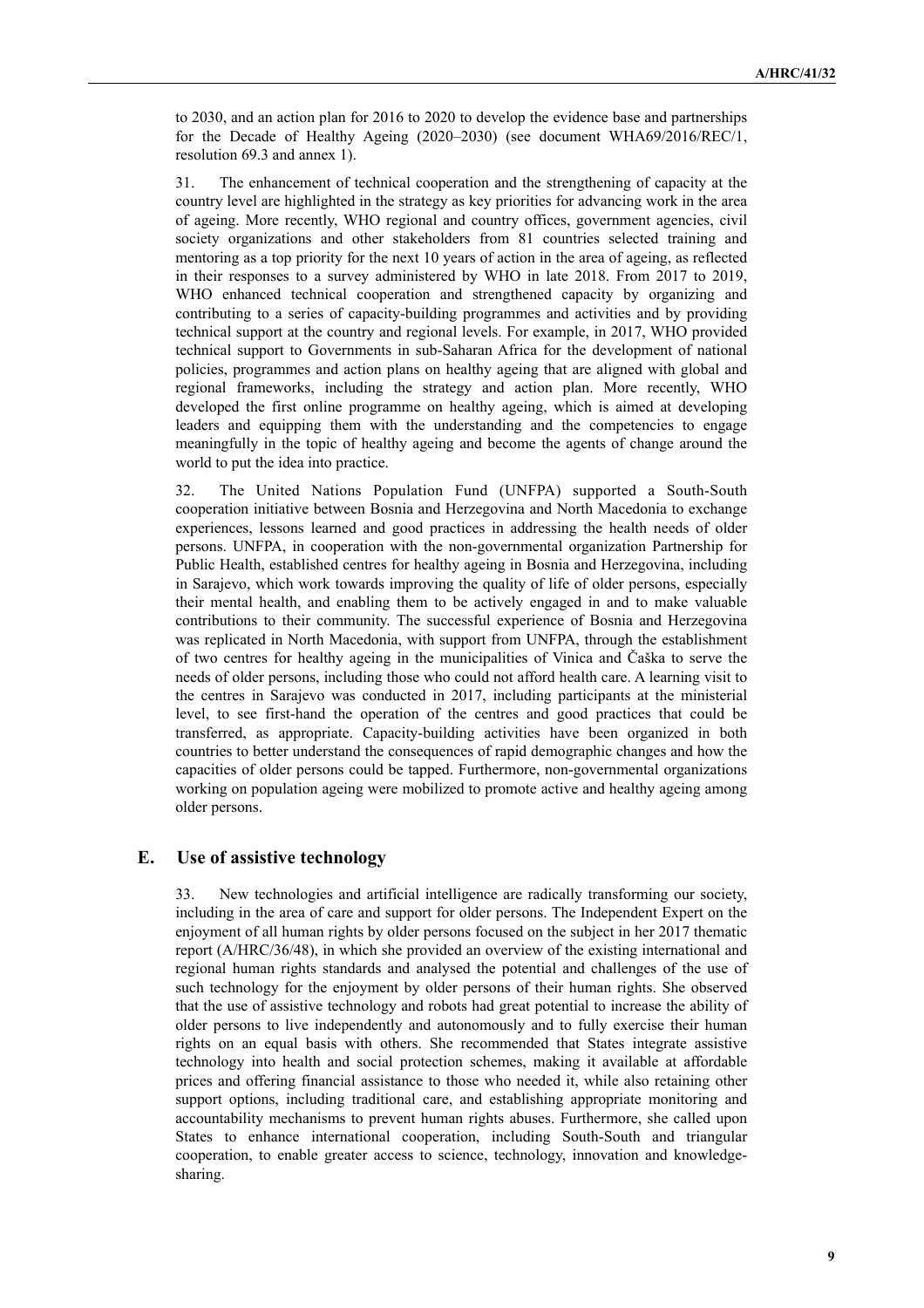34. The Government of Austria hosted an international conference on the human rights of older persons in Vienna on 12 and 13 November 2018, with the support of OHCHR and the Department of Economic and Social Affairs, which focused on future challenges and opportunities for older persons and the enjoyment of their human rights and how that enjoyment could be facilitated by technological developments, such as robotics, automation and digitalization. A declaration on the human rights of older persons (the Vienna Declaration) was adopted at the conference, in which participants acknowledged the need for measures to better utilize technological progress and ensure that older persons have access to suitable education and training. The Declaration was subsequently submitted to the Open-ended Working Group on Ageing at its tenth session, held in April 2019.[7](#page-9-0)

<span id="page-9-2"></span>35. A number of United Nations organizations are increasingly focusing on the role of new technologies in relation to older persons. ESCAP, in collaboration with the Republic of Korea, has launched a project to identify workable and effective methods to promote and enhance the accessibility of health care and long-term care for older persons and equality in the provision thereof, and to ensure the dissemination of such knowledge and practices in the Asia-Pacific region. ESCAP is developing studies in selected countries in the region that have an information and communications technology environment that could support health-care services for older persons. Findings, good practices and lessons learned from those studies will be shared with other countries in the region.

36. The International Telecommunication Union (ITU) has been exploring the concept of smart sustainable cities since 2013. Social inclusion and creating an information society form an important part of the smart sustainable city transition process, wherein all strata of society, regardless of gender, income and age, have access to basic services and information and communications technologies for urban living. Within smart sustainable cities, intelligent sustainable buildings are equipped with efficient technologies, including sensors, patient monitors and cameras, to cater to the ageing population and ensure that they receive adequate health-care services along with the required protection from abuses and unwarranted events. As an organization that develops international standards, ITU, through its Telecommunication Standardization Sector, has developed a comprehensive list of key performance indicators for the transition to smart sustainable cities, together with 15 other United Nations agencies and programmes, under the United for Smart Sustainable Cities initiative. Over 50 cities worldwide are already implementing those indicators to improve urban functionalities and quality of life and ensure environmental, economic and social sustainability.

# **F. Access to information and lifelong learning**

37. Older persons face multiple challenges with regard to their enjoyment of all levels of quality education, training, lifelong learning and capacity-building services. Ageing often intersects with other forms of vulnerability and social exclusion, such as illness, disability and poverty. Older persons may face physical barriers to learning owing to location, transportation and accessibility and often lack the skills needed to benefit fully from digital and online lifelong learning opportunities.

38. Sustainable Development Goal 4 sets out the commitments of Member States to ensure inclusive and equitable quality education and promote lifelong learning opportunities for all. Lifelong learning is an integral part of the right to fundamental education under article 13, paragraph 2 (d), of the International Covenant on Economic, Socialand Cultural Rights.<sup>[8](#page-9-1)</sup> In its general comment No. 6, the Committee on Economic, Social and Cultural Rights states that older persons should have access to suitable education programmes and training throughout their lives.

<span id="page-9-3"></span>39. In its 2015 Recommendation on Adult Learning and Education, the United Nations Educational, Scientific and Cultural Organization (UNESCO) calls upon Member States to

<span id="page-9-0"></span><sup>&</sup>lt;sup>7</sup> The Declaration and other information are available at [www.ageing.at](http://www.ageing.at).

<span id="page-9-1"></span><sup>&</sup>lt;sup>[8](#page-9-3)</sup> See paragraphs 22 to 24 of general comment No. 13 (1999) on the right to education of the Committee on Economic, Social and Cultural Rights (E/2000/22-E/C.12/1999/11, annex VI).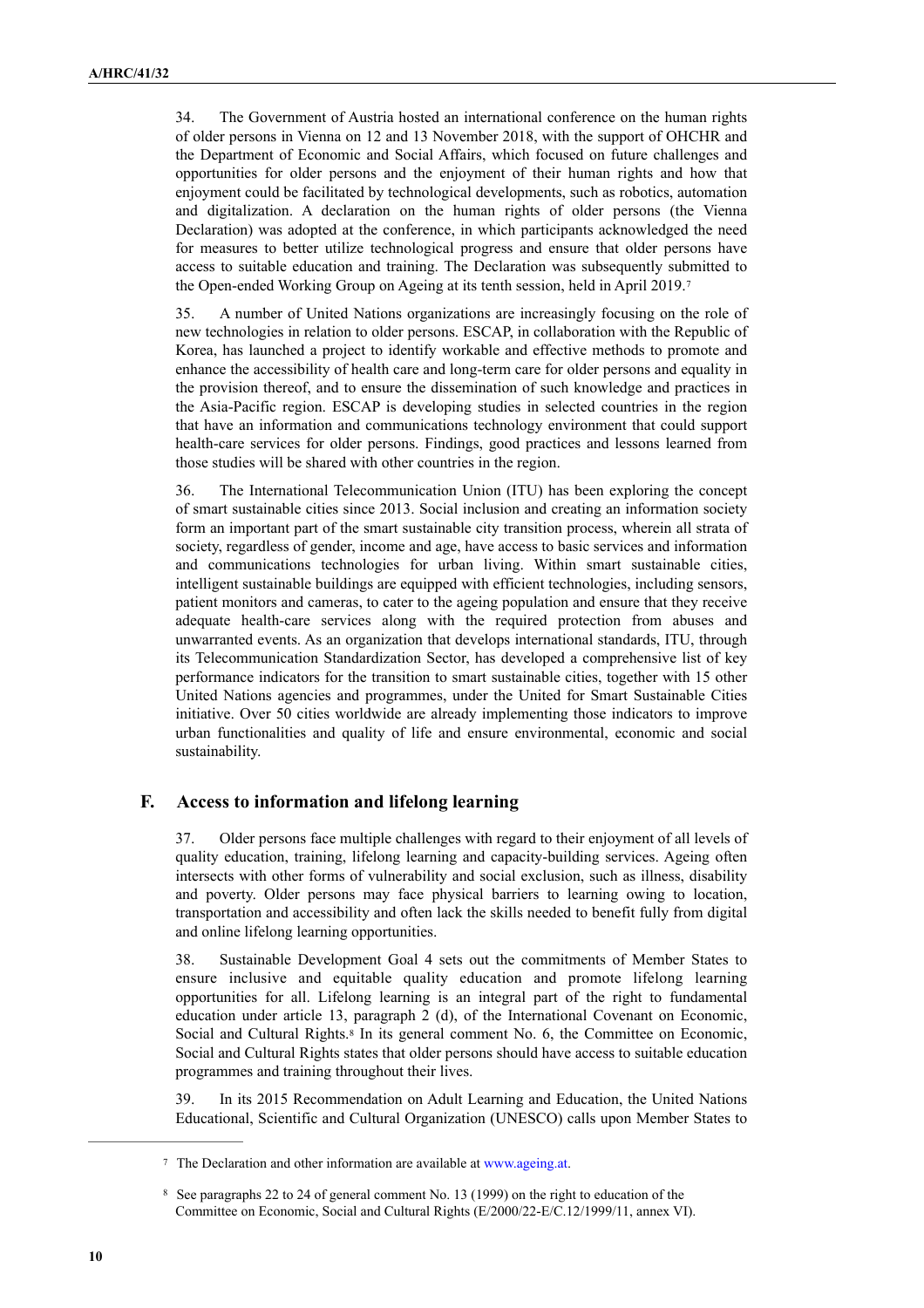promote access to and broader participation in lifelong learning. Similarly, in its 2015 Recommendation concerning Technical and Vocational Education and Training, which is aimed at empowering individuals and promoting employment, decent work and lifelong learning, UNESCO recommends that Member States take measures to ensure that all youth and adults have equal opportunities to learn, develop and enhance their knowledge, skills and competencies by transforming and expanding technical and vocational education and training in all its forms to address the great diversity of learning and training needs.

40. The UNESCO Institute for Lifelong Learning, as one of the key education-related institutes of UNESCO and the only organizational unit within the United Nations system with a global mandate for lifelong learning, promotes and supports lifelong learning with a focus on adult learning, continuing education, literacy and non-formal basic education. In its activities, particular emphasis is placed on furthering educational equity for disadvantaged groups and in the countries most afflicted by poverty and conflict. The Institute supports the strengthening of Member States' capacity to improve the quality of their lifelong learning policies and strategies for building inclusive lifelong learning systems, through policy review, policy dialogue and the provision of capacity development to key national stakeholders.

<span id="page-10-1"></span>41.ECE issued a policy brief on lifelong learning,<sup>[9](#page-10-0)</sup> in which it highlighted good practices from across the region and made several recommendations, including the need to promote gender-sensitive education programmes, since older women might have different educational needs than older men. ECLAC provided technical support to the Government of Brazil and contributed to the discussion on the issue of continuing education and nondiscrimination on the basis of age in terms of access to digital technology.

# **G. Combating all forms of discrimination against older persons**

42. Age discrimination and the prevalence of ageism constitute a major obstacle to the enjoyment of all human rights by older persons and their active contribution to society. Equality and non-discrimination are hallmarks of all international human rights instruments, as well as of relevant regional instruments. However, the absence of explicit references to age as a prohibited basis for discrimination in the existing international and regional instruments renders the protection against age discrimination less visible. For example, among more than 13,000 recommendations related to discrimination classified under the Universal Human Rights Index, less than 1 per cent concern age discrimination against older persons. In recent years, more attention has been paid by the United Nations system and partners, including the Open-ended Working Group on Ageing, to address the multiple challenges of discrimination, abuse and violence against older persons, especially women, who tend to suffer from intersectional discrimination and bear the brunt of the cumulative effects of gender and other forms of discrimination endured throughout the course of their lives.

43. Since 2016, at the request of Member States (see World Health Assembly resolution 69.3), WHO has been developing a global campaign to combat ageism and investing efforts in three key areas: (a) gathering evidence on ageism (i.e., how it is defined, how it is experienced, how it is measured, what its consequences are and what strategies exist to tackle it) and on how to conduct a campaign to tackle ageism (i.e., what works and what doesn't work); (b) building a global coalition of stakeholders to lead the way towards a non-ageist world; and (c) raising awareness of the need to tackle ageism. In 2018, WHO led a highly specialized workshop on ageism at the Global Conference on Ageing organized by the International Federation on Ageing in Canada, and contributed to a similar workshop at the International Association of Gerontology and Geriatrics European Region Congress, held in Sweden in 2019. The workshops aimed at engaging participants in discussions on the concept of ageism, the most recent evidence on the impact of ageism on older persons and existing strategies to tackle the phenomenon. They were also aimed at generating ideas about how people could apply existing evidence and resources in formulating better

<span id="page-10-0"></span><sup>&</sup>lt;sup>[9](#page-10-1)</sup> ECE, "Lifelong learning", Policy brief on ageing No. 5, March 2010.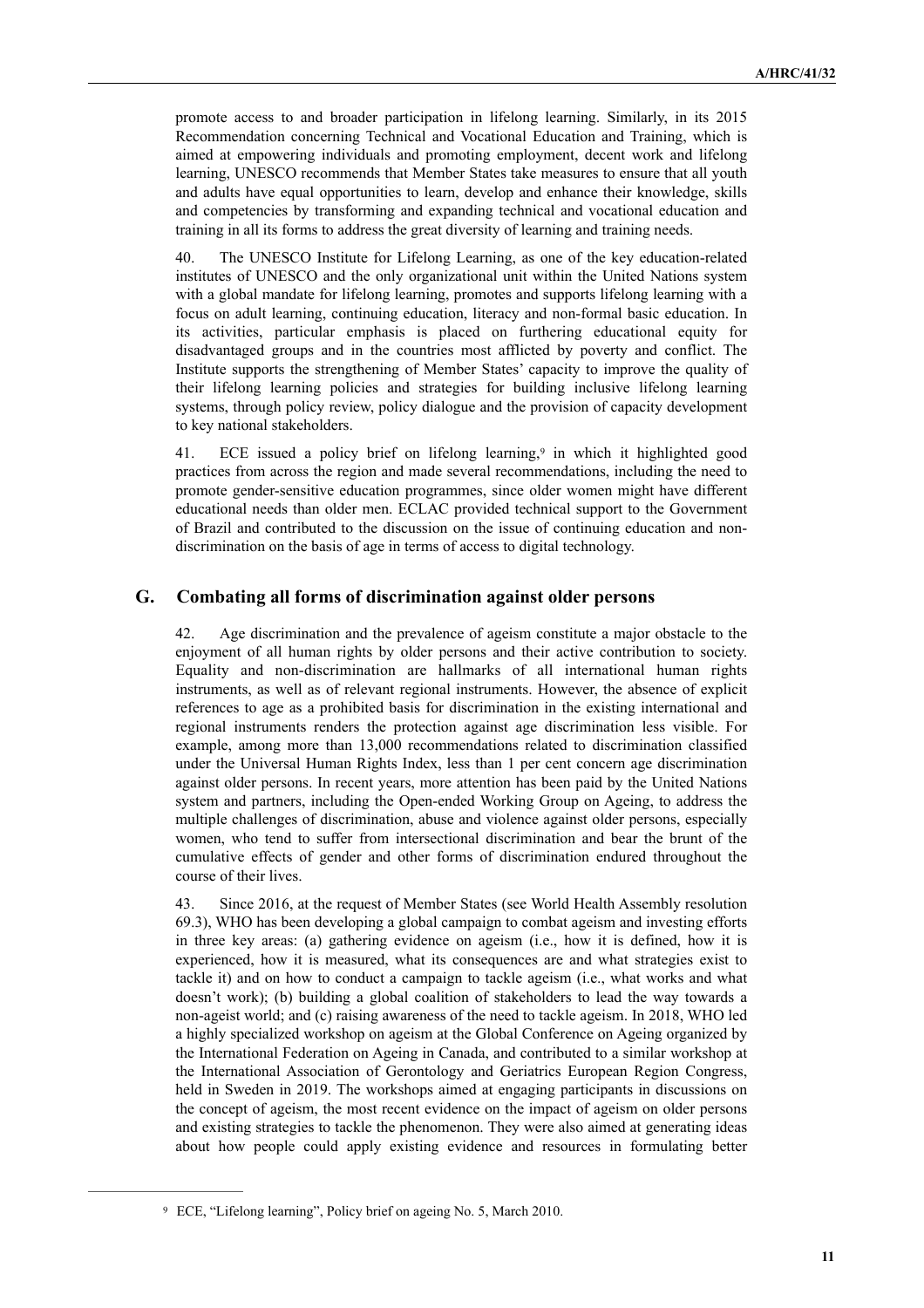policies and practices and stimulate action through the WHO-led global campaign to combat ageism.

<span id="page-11-1"></span>44. ECE issued its most recent policy brief on ageing, on the theme of combating ageismin the world of work.<sup>[10](#page-11-0)</sup> Drawing on good practice examples from the region, ECE highlights in the policy brief ways in which to address ageism in the labour market in order to form age-inclusive and age-diverse workplaces that offer equal opportunities for all generations.

45. The Global Alliance for the Rights of Older People has been implementing a project entitled "Global fight against ageism" in partnership with Age International and HelpAge International, aimed at empowering older persons and civil society organizations in 10 countries in Asia and Africa (Bangladesh, Cameroon, India, Kenya, Liberia, Mauritius, Nepal, Rwanda, Uganda and United Republic of Tanzania) to advocate for the rights of older persons and challenge ageism and age discrimination at the local, regional and international levels.

46. In 2018, AGE Platform Europe, with the support of its partners, including the United Nations and civil society organizations, launched a 70-day campaign against ageism spanning the period between the International Day of Older Persons (1 October) and the seventieth anniversary of the Universal Declaration of Human Rights, on International Human Rights Day (10 December).

# **H. Supporting the full integration of older persons into society**

47. The right to participation constitutes a guarantee against social exclusion and isolation, without which older persons will continue to suffer from persistent beliefs that they are a social burden and are passive recipients of assistance rather than active rights holders who continue to contribute to society. An age-friendly environment is key to ensuring the continued active contributions by and full integration of older persons in all spheres of life. The Madrid Plan of Action stipulates that all older persons, regardless of their circumstances, are entitled to live in an environment that enhances their capabilities (A/CONF.197/9, chap. I, resolution 1, annex II, para. 94). The 2030 Agenda includes specific targets relating to older persons under Goal 11 to provide safe, affordable, accessible and sustainable transport systems (target 11.2) and to provide universal access to safe, inclusive and accessible, green and public spaces (target 11.7). The New Urban Agenda has "accessibility for all" as a core principle and includes commitments such as enabling older persons to participate effectively in decision-making about urban and territorial development (General Assembly resolution 71/256, annex, para. 148). In order to foster the social inclusion of older persons, the Independent Expert on the enjoyment of all human rights by older persons emphasized the need to mainstream their rights in development, in urban policies and in poverty reduction strategies (A/HRC/39/50, para. 83).

48. The United Nations Human Settlements Programme (UN-Habitat), as the United Nations agency responsible for human settlements and urbanization, supports and advocates improved city spatial planning and management that respect, protect and fulfil the rights of older persons in the city. Access to services, education and social inclusion are often restricted by a lack of mobility and accessibility. Therefore, UN-Habitat supports universal design as a principle to be applied to all urban development processes. The built environment must be appropriately designed to fulfil the rights of all people, including people in old age, to have access to urban services, urban life and housing. That approach must be complemented by appropriate transport systems and adequate housing design that allow full physical access for older persons. Only once those conditions are met will older persons gain full dignity and enjoyment of their rights in cities, including the rights of older persons to autonomy and independence. Through the United Nations Conference on Housing and Sustainable Urban Development (Habitat III) process and through the implementation of the New Urban Agenda, in particular the adoption of age-responsive

<span id="page-11-0"></span><sup>&</sup>lt;sup>[10](#page-11-1)</sup> ECE, "Combating ageism in the world of work", Policy brief on ageing No. 21, February 2019.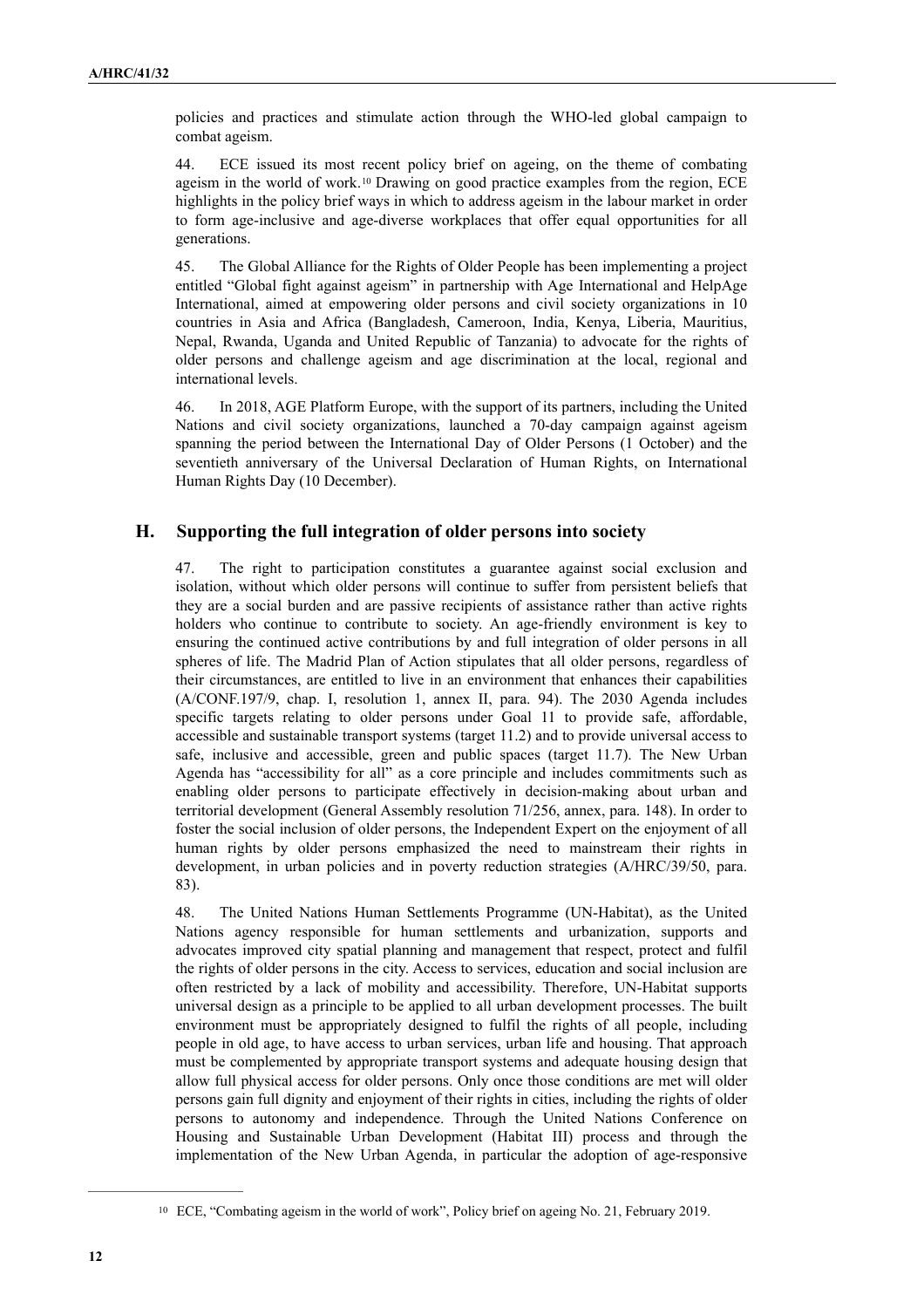approaches to urban and territorial development, UN-Habitat has been increasingly engaging with partners working with older persons and persons with disabilities, among others.

49. Since 2010, WHO has been promoting a global network of age-friendly cities and communities to stimulate and enable cities, communities and other subnational levels of government around the world to become increasingly age-friendly. Through the network, WHO seeks to support members in becoming more age-friendly by: (a) inspiring change, through showing what can be done and how it can be done; (b) connecting cities and communities worldwide to facilitate the exchange of information, knowledge and experiences; and (c) supporting cities and communities to find appropriate innovative and evidence-based solutions. Within the framework of the network, WHO has been organizing several capacity-building programmes and activities, including the **age-friendly** environments mentorship programme, which was launched in 2018 to develop leaders for the next decade of efforts towards age-friendly cities and communities and to build skills that are important for developing age-friendly environments, such as building strategic partnerships, advocating for older persons, facilitating participatory processes, understanding and addressing inequalities, conducting monitoring and evaluation activities and analysis and developing policies. Furthermore, in partnership with the International Federation on Ageing, WHO hosts workshops and webinars on age-friendly environments and key emerging topics in that regard, such as indicators for age-friendliness, reducing inequities and age-friendly environments in rural and remote contexts.

#### **I. Access to care, health and support services**

50. As populations continue to age and experience increasing longevity, the number of older persons in need of long-term care and other support services is expected to grow significantly. During the third review and appraisal of the Madrid International Plan of Action on Ageing, Member States identified the improvement of health and care services as a priority in all regions (E/CN.5/2018/4, para. 59). Access to long-term care and other services is an essential element of the right of older persons to the highest attainable standard of physical and mental health, the right to social security and the right to an adequate standard of living, among others. However, currently there are significant gaps and challenges in terms of legal and policy frameworks and the availability and quality of careservices, and there is a critical shortage of trained personnel.<sup>[11](#page-12-0)</sup> Many countries rely on informal care that is often provided in the home, without adequate support, by caregivers who are usually unpaid female family members or friends and whose care work may limit their ability to engage in paid work.

<span id="page-12-3"></span><span id="page-12-2"></span>51. WHO has identified three approaches that will be crucial in establishing effective long-term and palliative care to meet the needs of older persons: (a) establishing the foundations necessary for a system of long-term care; (b) building and maintaining a sustainable and appropriately trained workforce; and (c) ensuring the quality of long-term care. With support from 30 experts in geriatric medicine, WHO developed evidence-based guidelineson integrated care for older persons,<sup>[12](#page-12-1)</sup> with a particular focus on less resourced settings. Targeted at non-specialist health workers, the guidelines provide guidance on home-based interventions for older persons to prevent, reverse or slow declines in intrinsic capacity. Since 2018, WHO has been providing technical support and advice to countries for the adoption and implementation of the guidelines.

52. From 2015 to 2017, the European Network of National Human Rights Institutions conducted a project to improve the human rights of older persons in long-term care, with particular emphasis on institutional care. The project was implemented with support from

<span id="page-12-0"></span><sup>&</sup>lt;sup>[11](#page-12-2)</sup> See, for example, Xenia Scheil-Adlung, *Long-term Care Protection for Older Persons: A Review of Coverage Deficits in 46 Countries*, Extension of social security: working paper No. 50 (ILO, Geneva, 2015).

<span id="page-12-1"></span><sup>&</sup>lt;sup>[12](#page-12-3)</sup> WHO, Integrated Care for Older People: Guidelines on Community-level Interventions to Manage *Declines in Intrinsic Capacity* (Geneva, 2017).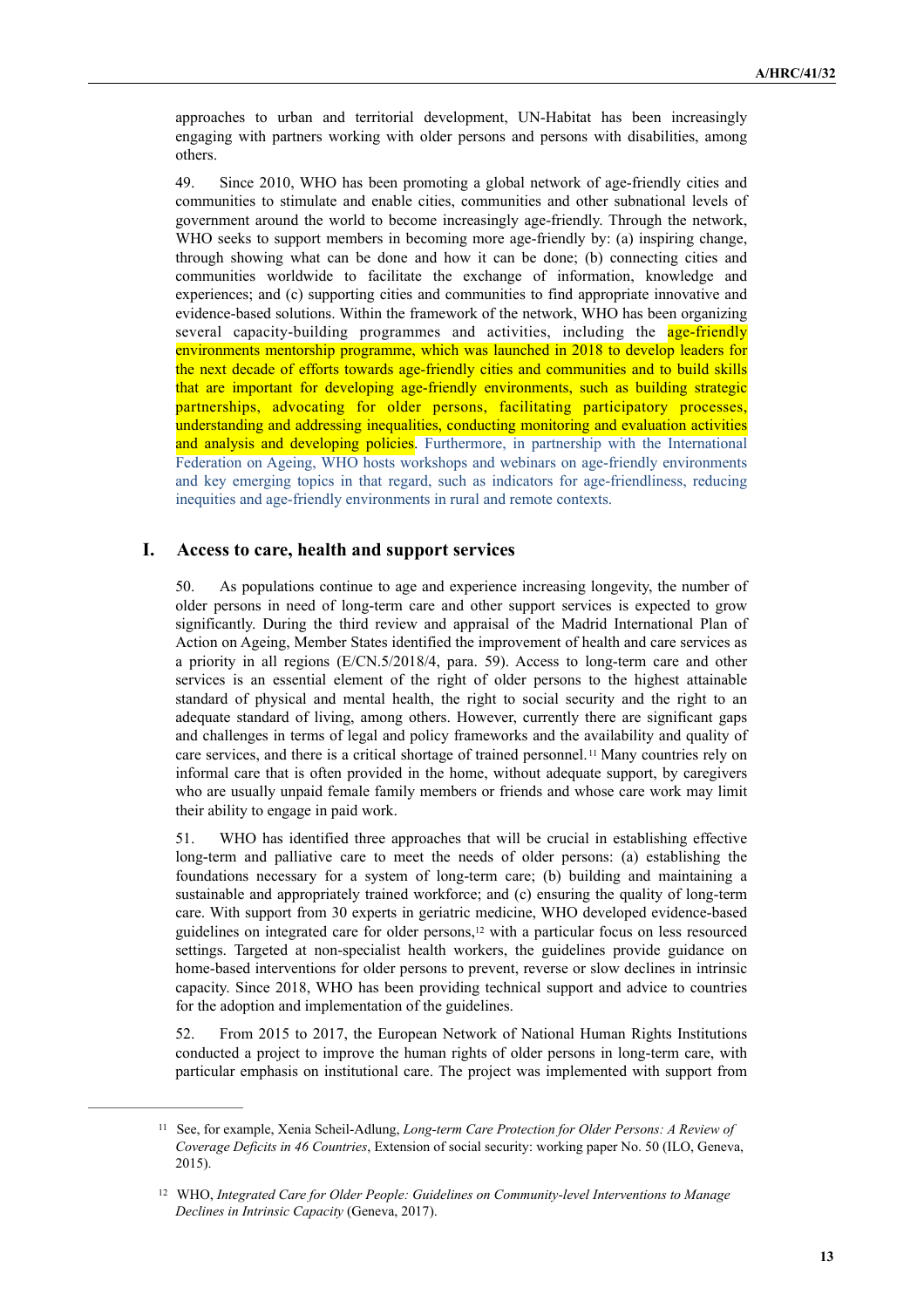the European Commission and included an overview of the human rights concerns identified through monitoring work as part of a pilot project in Belgium, Croatia, Germany, Hungary, Lithuania and Romania, in particular with regard to the upholding of dignity, the right to privacy, autonomy and participation and access to justice. In its findings, the Network highlighted, in particular, the challenges individuals faced in having their choices respected in terms of where to receive long-term care, in having their legal capacity respected and in gaining access to services. In an analysis carried out by the Network, it was also highlighted that international human rights standards did not provide older persons with an explicit right to long-term care and that there was a lack of clarity regarding the obligations of private for-profit and non-profit providers of long-term care.

# **IV. Conclusions**

53. **With their skills and experience built over a lifetime, older persons have the potential to make significant contributions to society and the economy, both as individuals and through their families and communities. Technical cooperation and capacity-building play a critical role in enabling older persons to continue to contribute to society and in fulfilling the promise of leaving no one behind set out in the 2030 Agenda.** 

54**. Many more efforts are necessary to further mainstream the human rights of older persons into the United Nations system and raise the visibility of those rights within the system in order to provide more coherent and coordinated support. The findings of the present report indicate the need for a specific guidance and capacitybuilding tool to integrate the human rights of older persons into the operational activities of the United Nations system. A human rights-based approach would require a fundamental shift in the viewing of older persons as rights holders and active agents of change, rather than simply as vulnerable populations who need assistance and support.** 

55. **Further elaborating on existing norms and standards and developing new standards to address specific gaps in the protection of older persons are critical in order to enhance technical cooperation activities on the human rights of older persons. Further progress is required, inter alia, in the work of the Open-ended Working Group on Ageing to fulfil its mandate, as contained in General Assembly resolutions 65/182 and 67/139, and far greater attention needs to be paid in the context of the international human rights mechanisms, namely, the treaty bodies, the special procedures of the Human Rights Council and the universal periodic review, to the particular challenges faced by older persons. Specific recommendations and further normative guidance from those mechanisms concerning the human rights of older persons would provide entry points and guide technical cooperation among States and relevant United Nations system entities and other stakeholders. As a result, States and other stakeholders would be required to more systematically monitor and report on the situation of older persons to international human rights mechanisms and as part of the monitoring and review processes of the 2030 Agenda and the Sustainable Development Goals.** 

56. **The present report highlights the role of the United Nations system in facilitating the sharing of experience among countries, including through South-South and triangular cooperation, in addressing the challenges faced by and gaps in the protection of older persons. The United Nations country teams and agencies can further exercise their convening power to bring together stakeholders at the country and local levels and to make their normative and technical expertise available, including through the use of new technologies and innovative approaches, in order to enhance partnerships and support.** 

57. **Lastly, ensuring the meaningful participation of older persons in the design and implementation of technical cooperation and capacity-building will be essential in supporting their autonomy and independence and contributing to the effective and inclusive implementation of the 2030 Agenda and the full realization of their human**